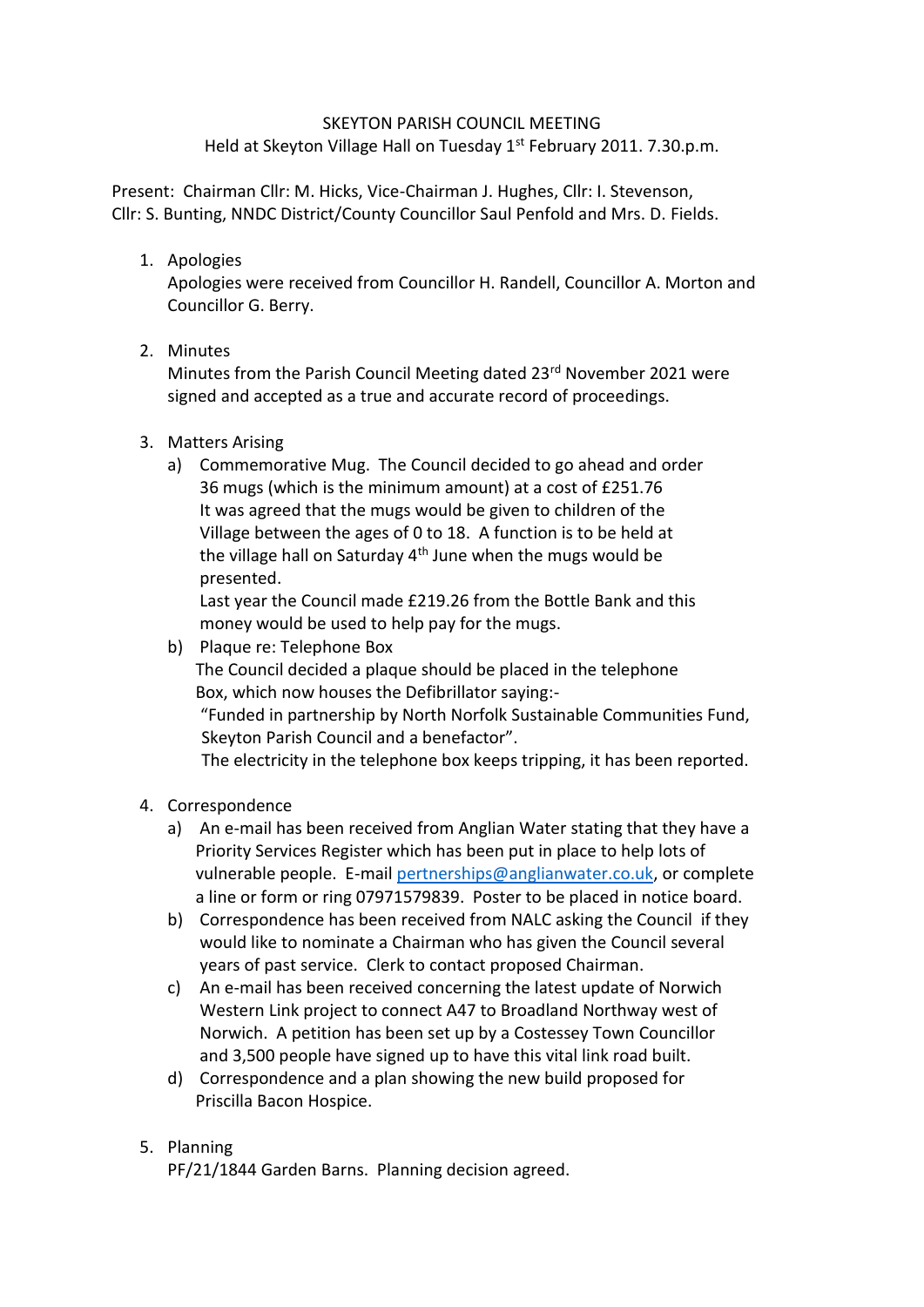- 6. Finance
	- a) £1,460.63 in the TSB Current Account
	- b) Bottle Bank continuing to do well
	- c) VAT return to completed end of February 2022.
	- d) Web site Charge Paid with Village Hall and Skeyton Church paying a third of the cost each.
	- e) Clerk's Wages and Tax paid.
- 7. Highways
	- a) Repairs to road outside Grove Farm and Crooked Cottage Both have been repaired.
	- b) Pot Hole to be reported at Crossroads of School Lane, New Road and Tuttington road.
	- c) Request for sign saying "Risk of Ice" has been declined By Highways, as these are only used in other Counties not Norfolk.
	- d) Grit Bin situated down Church Road has been damaged. Request to Highways to replace bin and move further up the road.
	- e) The Drain outside Skeyton Lodge has been sorted by the local farmer, new pipe and reflective sign.
	- f) Causeway, in the system, remind Highways so it does not get overlooked.
- 8. Any Other Business.
	- a) It was brought to the attention of the Council regarding Asylum seekers living at Bardersfield. Sales of houses dropped. District Councillor S. Penfold to make enquiries. Half the site is run by NNDC the other half by Broadland.

Report by District/County Councillor S. Penfold.

NNDC and County Council are budget setting and there will be Council Tax increases. Services under pressure. NNDC are going to protect their services while NCC there will be cuts, Social Services, Children Services.

Presentation by NNDC Planning Team, focus on environmental Access, insulation, green water. Plan on Web site. Meeting at Worstead village Hall on 22nd February 2022, 7.pm. onwards. It was asked if a link could be set up so Councillor's could see this.

Two thousand houses to be built in the surrounding area of North Walsham. Town centre to have a re-make. Better Pedestrian access with through traffic restrictions. Electric Charging points have been installed at the Community Centre

Car Park.